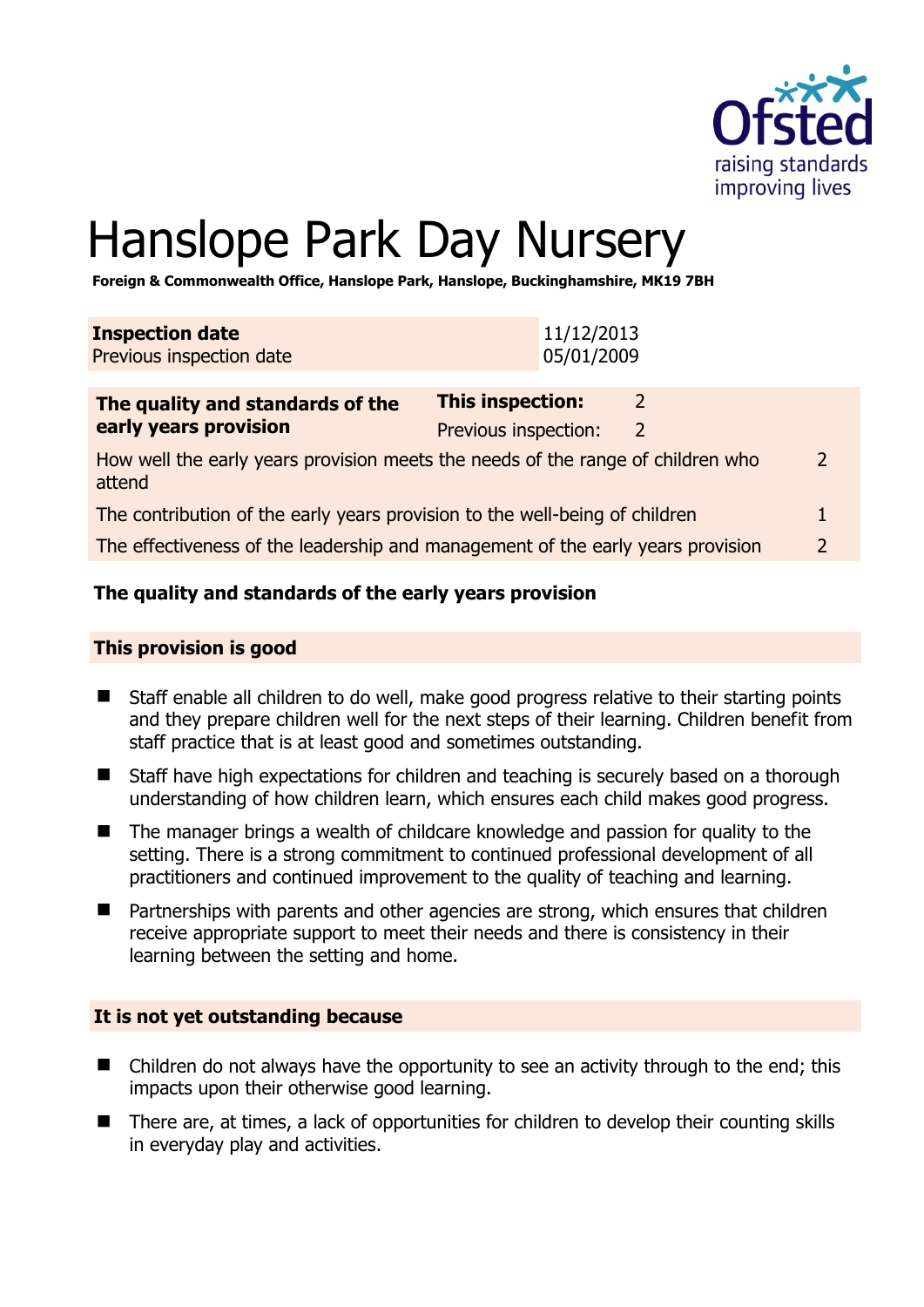# **Information about this inspection**

Inspections of registered early years provision are:

- scheduled at least once in every inspection cycle the current cycle ends on 31 July 2016
- scheduled more frequently where Ofsted identifies a need to do so, for example where provision was previously judged inadequate
- **•** brought forward in the inspection cycle where Ofsted has received information that suggests the provision may not be meeting the legal requirements of the Early Years Foundation Stage or where assessment of the provision identifies a need for early inspection
- **•** prioritised where we have received information that the provision is not meeting the requirements of the Early Years Foundation Stage and which suggests children may not be safe
- scheduled at the completion of an investigation into failure to comply with the requirements of the Early Years Foundation Stage.

The provision is also registered on the voluntary and compulsory parts of the Childcare Register. This report includes a judgment about compliance with the requirements of that register.

# **Inspection activities**

- $\blacksquare$ The inspector observed children's activities in all areas of the nursery and the outdoor area.
- The inspector looked at various documents, including policies and procedures, children's records, evidence of the suitability of staff and recruitment procedures.
- The inspector took account of the views of parents spoken to on the day of the inspection.
- The inspector carried out a joint observation with the manager and spoke to various members of staff.

# **Inspector**

Maxine Coulson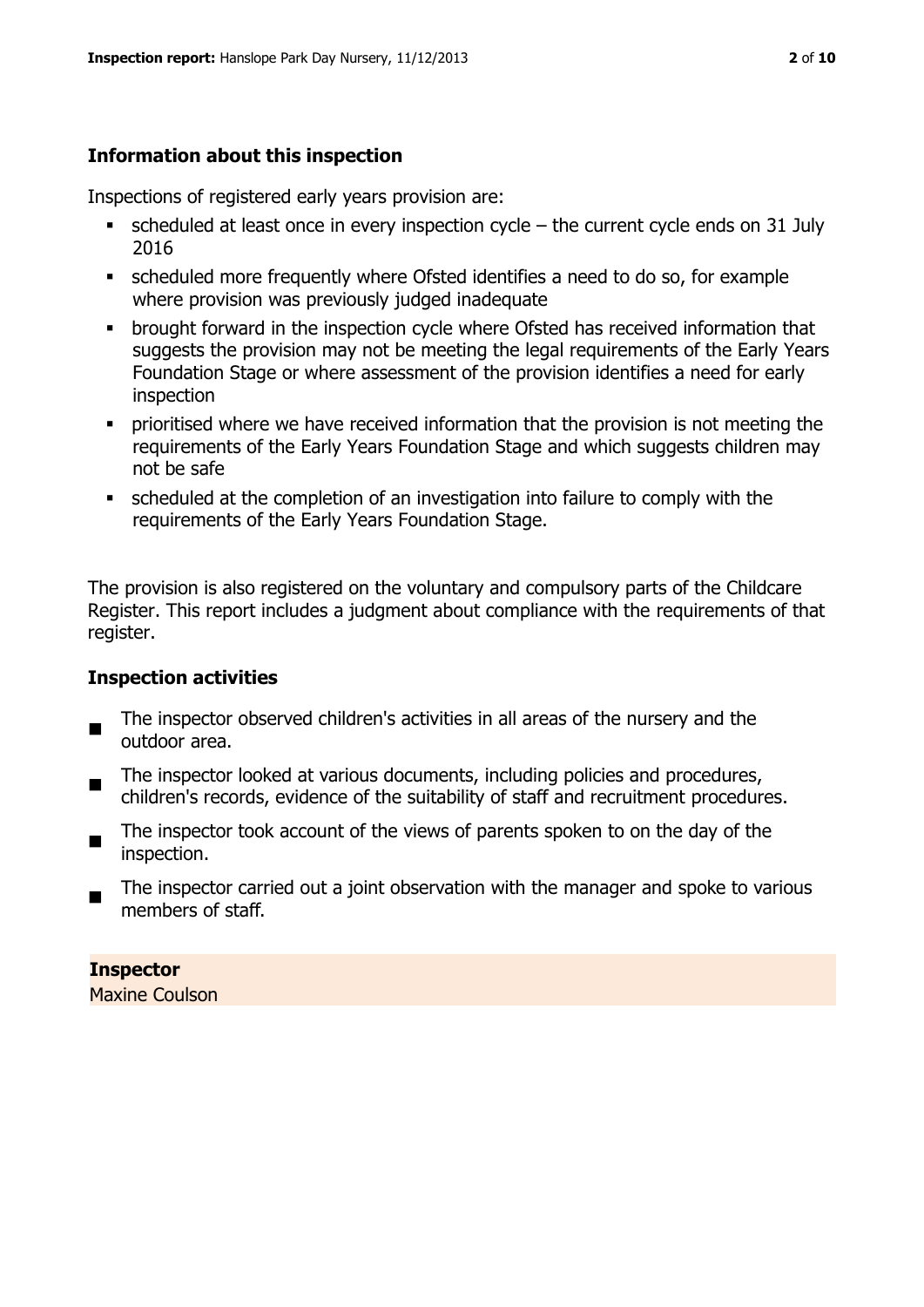# **Full report**

#### **Information about the setting**

Hanslope Park Day Nursery registered in 2004 and is run by a committee from the Foreign and Commonwealth Office (FCO).The nursery operates from a purpose built low rise building, in the grounds of Hanslope Park in Milton Keynes, Buckinghamshire. A ramp to the main entrance and widened doorways means that the premises are easily accessible. Children have access to fully enclosed outside play area. The nursery is open each weekday from 8am until 5.30pm Monday to Thursdays, and 8am until 5pm on Fridays. There are currently 56 children on roll in the early years age range who attend for various days and sessions. The nursery is in receipt of funding for the provision of free early years education sessions.

The nursery is registered on the Early Years register and both the compulsory and voluntary parts of the Childcare Register. The nursery serves staff working for the Foreign & Commonwealth Office. The nursery employs 16 full time staff and two part time staff. All members of staff hold appropriate early years qualifications.

# **What the setting needs to do to improve further**

#### **To further improve the quality of the early years provision the provider should:**

- $\blacksquare$  allow children to finish participating in activities to ensure they do not miss opportunities to have a full learning experience
- $\blacksquare$  provide more opportunities for children to develop number skills in everyday play activities.

#### **Inspection judgements**

#### **How well the early years provision meets the needs of the range of children who attend**

Staff demonstrate that they have a secure knowledge and understanding of how children learn. They are enthusiastic in their approach, which inspires children to be active learners and to remain involved and interested in the activities provided. Practice is at least good and occasionally outstanding. Staff complete regular and precise assessments of children and use these effectively to plan suitably challenging activities for their next steps of learning. However, on occasions, children are not always able to finish participating in activities as care routines interrupt their play. Staff listen to the children effectively, carefully observe, and skillfully question children during activities in order to re-shape tasks and explanations to improve learning. The educaitional programme makes sure that all areas of children's learning is covered. Staff involve children in decision making allowing them to freely choose from the extensive choice of resources easily accessible. This means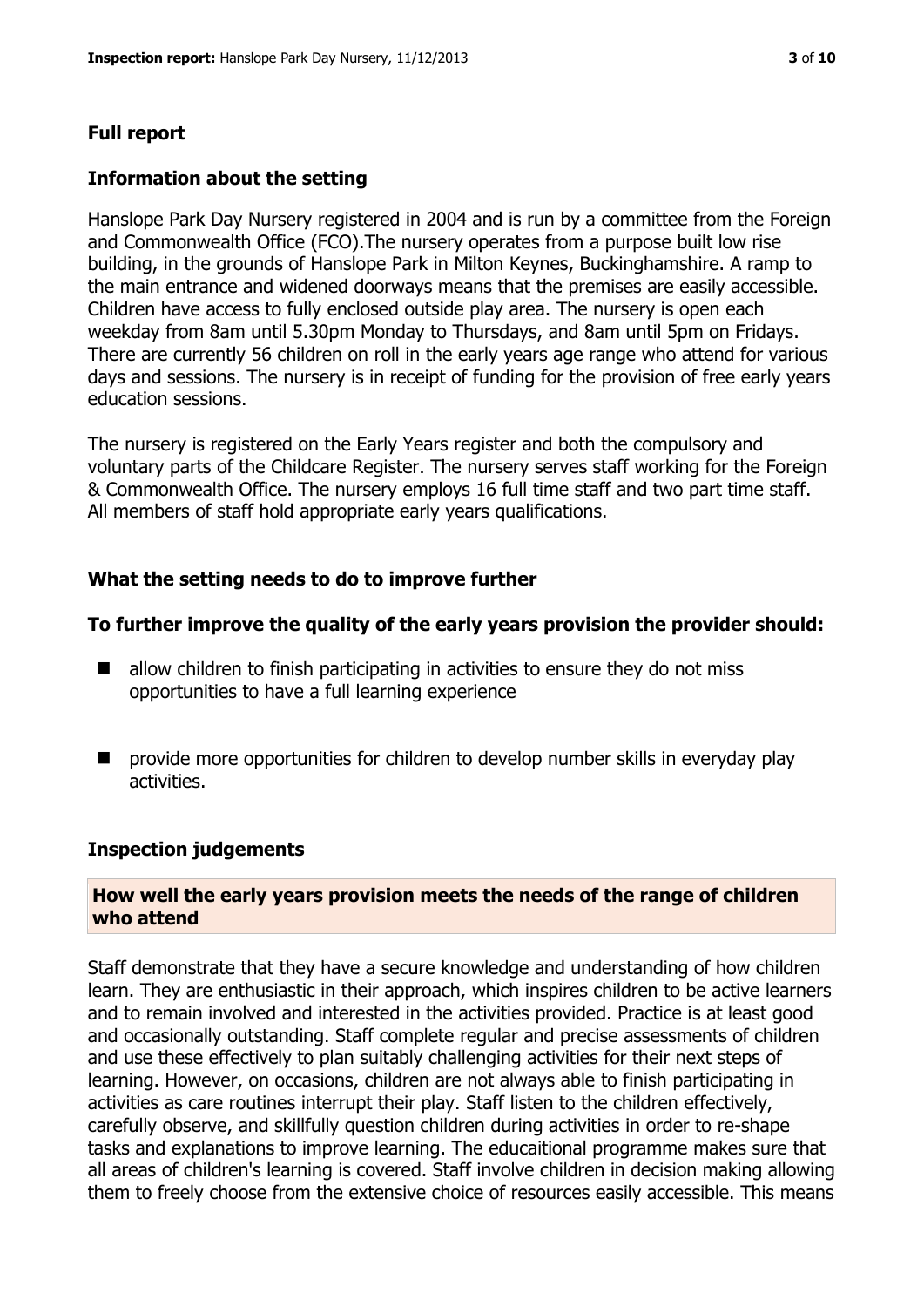that children feel valued and have a sense of belonging. They immerse themselves in the exploration of using various materials and textures in the completion of their art and craft activities. They have fun and enjoyment as they play with coloured sand, use glue sticks, confetti and painting marker pens. Staff support children well in the development of understanding mathematical concepts, such as, full/empty, less/more and bigger/smaller. However, staff sometimes miss opportunities to develop counting skills in everyday play and routines. Older children use language well, this is further developed through skilful questions and challenges set by the staff. For example, they talk about different food departments when shopping in a supermarket and learn bread is from the bakery.

Children have many opportunities throughout the setting to access a wonderful range of books and make their own choices as they settle back on large cushions or snuggle up on an inviting lap. The younger children sit and show interest in the story read to them by a member of staff. The learning environment is stimulating and well resourced and helps children across all areas of learning. Children are confident as they move around the playrooms, selecting activities and resources of their choice. They play imaginatively as they dress up and become builders or hop onto a sleigh ready to deliver presents around the world.

Staff enable all children to access the outdoor play equipment, and they learn to ride bikes, trikes and scooters, encouraging their physical development and coordination skills. This is further encouraged indoors, for example, as staff play with them with a large parachute. Children squeal with delight as they slide across the floor on their tummies and staff fully participate, making it a fun and exciting activity. This helps children to learn about the importance of exercise for a healthy lifestyle. Staff encourage children to do things for themselves, but are on hand to help when needed, for example, helping younger children put on their outdoor coats. The good range of resources that are provided by the setting are of high quality and quantity for the age range of the children who attend.

Staff teach children about the world they live in as the play with a variety of toys that reflect diversity and positive images. They play and learn in an environment rich with culture and are developing a good understanding of respecting differences. Staff plan activities and themes to support children's understanding of other cultures. For example, they learn about Hanukkah and paint pictures of the candles. This helps support children in their understanding of others and the world and to value differences and similarities. The key person supports engagement with all parents who contribute to initial assessments of children's starting points on entry and to the children's progress checks at two. They are kept well informed about their children's achievements and progress. They support, share information about their children's learning and development at home, this information is placed in the children's individual learning journey. This enables children to reflect on home life and activities in the nursery. The key person effectively identifies children's next steps of learning that match children's individual needs.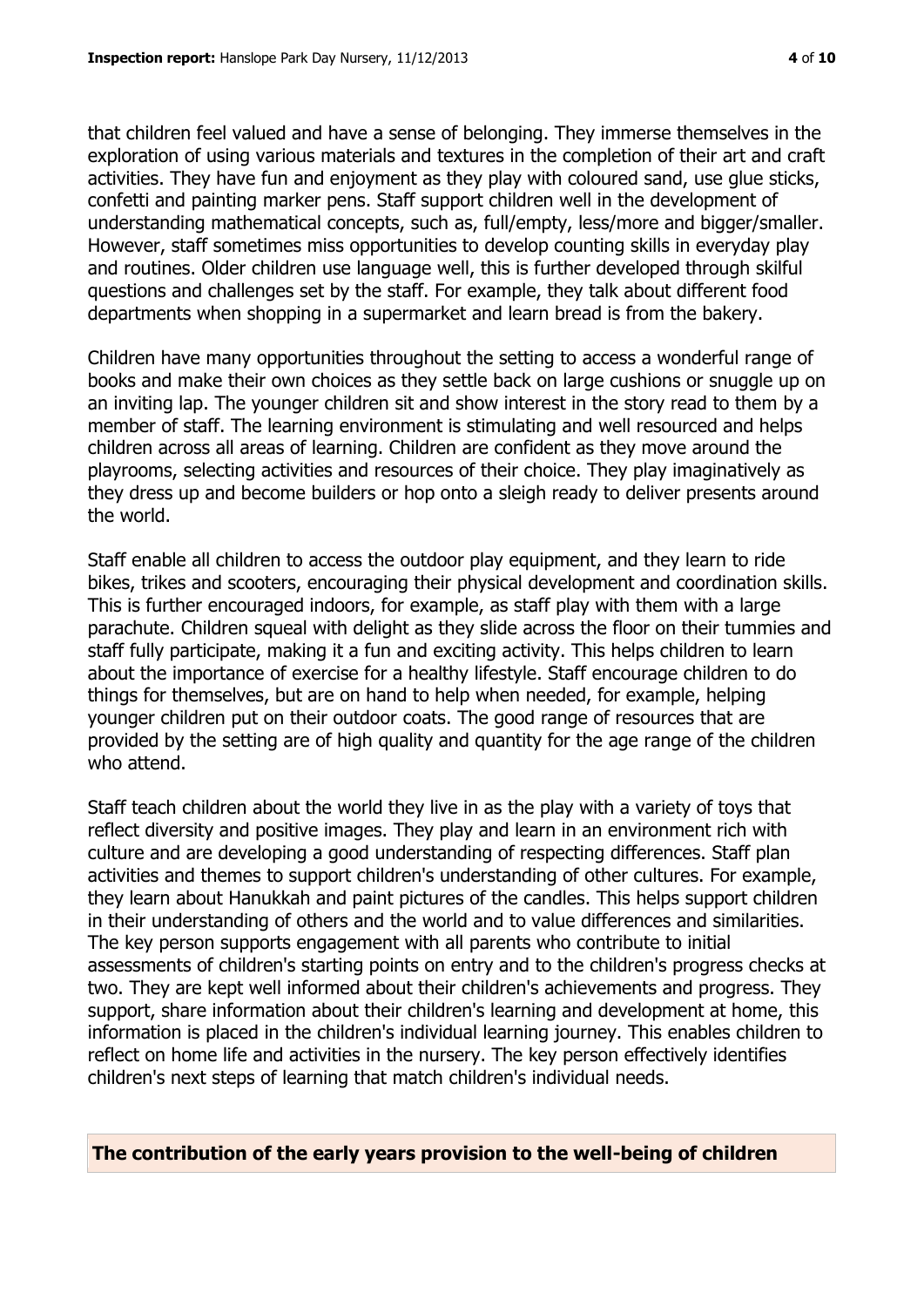The processes to help children settle into the nursery are highly effective. Parents express that they feel confident and secure about sending their children to this nursery. The settling-in process for each child is individual and agreed upon between the key person and parent. The effective and well-established key person system in place means that children form secure attachments and feel settled and secure Children are cuddled and comforted if upset and spend plenty of time with their key person, engaging in activities, such as sharing a book and singing songs and rhythms. Parents are aware of the key person system and the roles and responsibilities of their child's key person and speak very highly of the staff. They greet and welcome children and their parents into the nursery, they spend time speaking to parents at the start and end of each session, sharing information and providing feedback on the child's learning and achievements. This ensures strong relationships between the nursery staff and parents.

Children clearly feel safe and self-assured with staff, freely and confidently responding to requests to join in and hugging them spontaneously. Babies crawl and toddle confidently in their own play environment, accessing a lovely range of toys and resources that supports their learning and developing well. The nursery is well resourced and offers children a good range of play and learning experiences, indoors and outdoors. Resources are readily accessible. This teaches children to be confident in their ability to make decisions by enabling them to make their own choices and selections particularly during free play; this develops their sense of belonging and independence.

Staff are good role models of behaviour and treat children with kindness and respect. They support children to learn how to manage their own behaviour and emotions. This is helped by a calm approach and clear explanations and reminders from staff to enforce reasonable boundaries. Children are consistently well behaved as staff teach them to learn right from wrong and manage minor behavioural issues. Children learn good hygiene habits through regular routines and reminders, for example, washing their hands after playing outside and before handling food. Children are encouraged to help at tidy up time, which is made enjoyable by the staff praising children who are participating. Staff sit with children at the tables during snack and meal times as they reinforce the importance of sitting sensibly at the table while eating and drinking. They are provided with a good range of healthy and nutritious snacks and meals that are freshly prepared and cooked on the premises. Staff use this as an opportunity to talk to children about the food they are eating and different healthy food which they could have in the future. Children are kind to each other and have a good concept of sharing and taking turns. Staff use picture cards as a way to support younger children and those with emerging language skills to communicate their care needs, for example, when they need a drink, are hungry or tired. Staff have made links with the local schools and has in place processes for supporting children for future moves from the nursery and primary school.

#### **The effectiveness of the leadership and management of the early years provision**

The manager has a clear understanding of her role to protect children and this is underpinned by an effective safeguarding policy. All staff have a good knowledge and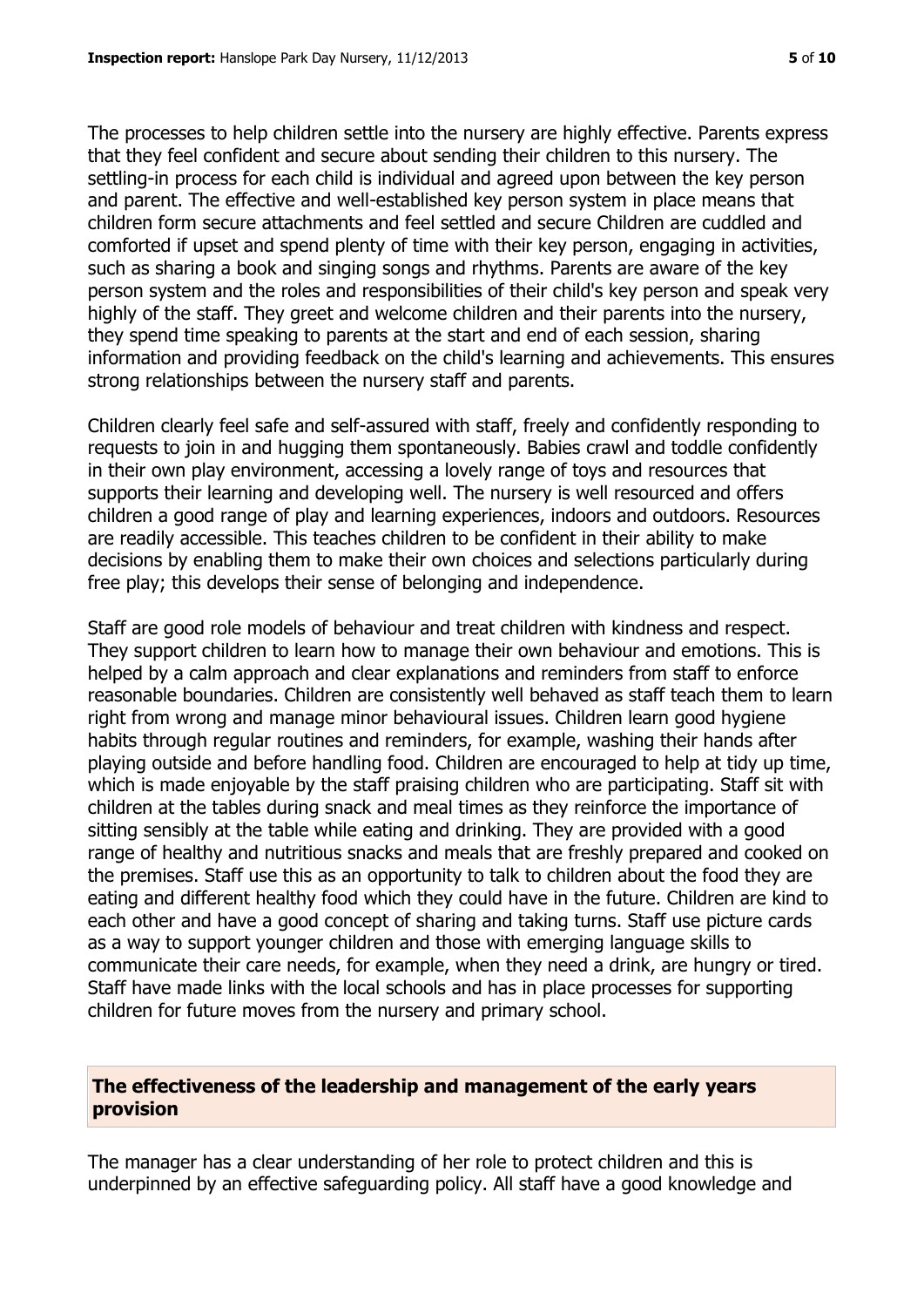understanding of their responsibilities and what to do if they have concerns about a child's welfare and understand their role in protecting children. They have attended safeguarding training and the manager reinforces this in the nursery. She regularly reviews the nursery's policy with staff to ensure their knowledge and understanding is accurate and current. Appropriate checks are carried out on all adults to ensure that they are suitable to work with children. Risk assessment is thorough, accidents and incidents are thoroughly investigated and action is taken if needed to improve safety for children as they play. For example, changes have been made to ensure that there is always at least one member of staff in the garden with the children at all times. The leadership of the nursery sets high standards for the quality of provision. The manager has a good knowledge of how children learn and develop and takes overall responsibility for overseeing the educational programmes and ensuring its effective implementation. A good variety of activities are planned that meet the needs of all children and enables them to make progress.

The manager has only been in post for a short while, but is confident to address any areas of development within the team and provide the support required. These procedures promote children's safety and the quality of the provision well. Staff work well as a team. They are knowledgeable and enthusiastic, demonstrating a high level of commitment to further training, which supports their continuing professional development and the manager identifies any training needs during their one to one supervisions. Planning and assessment is monitored to make sure they are consistent, precise and display an accurate understanding of all children's skills, abilities and progress. Staff target individual children or groups of children with identified needs making appropriate interventions where needed. Self-evaluation is rigorous, the manager reflects on the provision, and considers if any improvements can be made to the quality of teaching. The leadership and management team has a positive influence on the standards and practice within the nursery and the staff express their satisfaction well at working within the setting. The manager is a good role model to staff and is involved in all day-to-day life of the nursery. As a result, staff meet all children's care, learning and development needs well. Parents and children play an active role in improving their children's learning environment, as they are encouraged to provide feedback and comments to the nursery. Where appropriate these are incorporated into the action plan. Staff working with children with special educational needs and/or disabilities establish strong partnerships with parents and other agencies, which are effectively supporting children to make progress. This wider group of professionals, along with parents, is committed to their role in ensuring all children, regardless of ability, can access the nursery.

# **The Childcare Register**

| The requirements for the compulsory part of the Childcare Register are | Met |
|------------------------------------------------------------------------|-----|
| The requirements for the voluntary part of the Childcare Register are  | Met |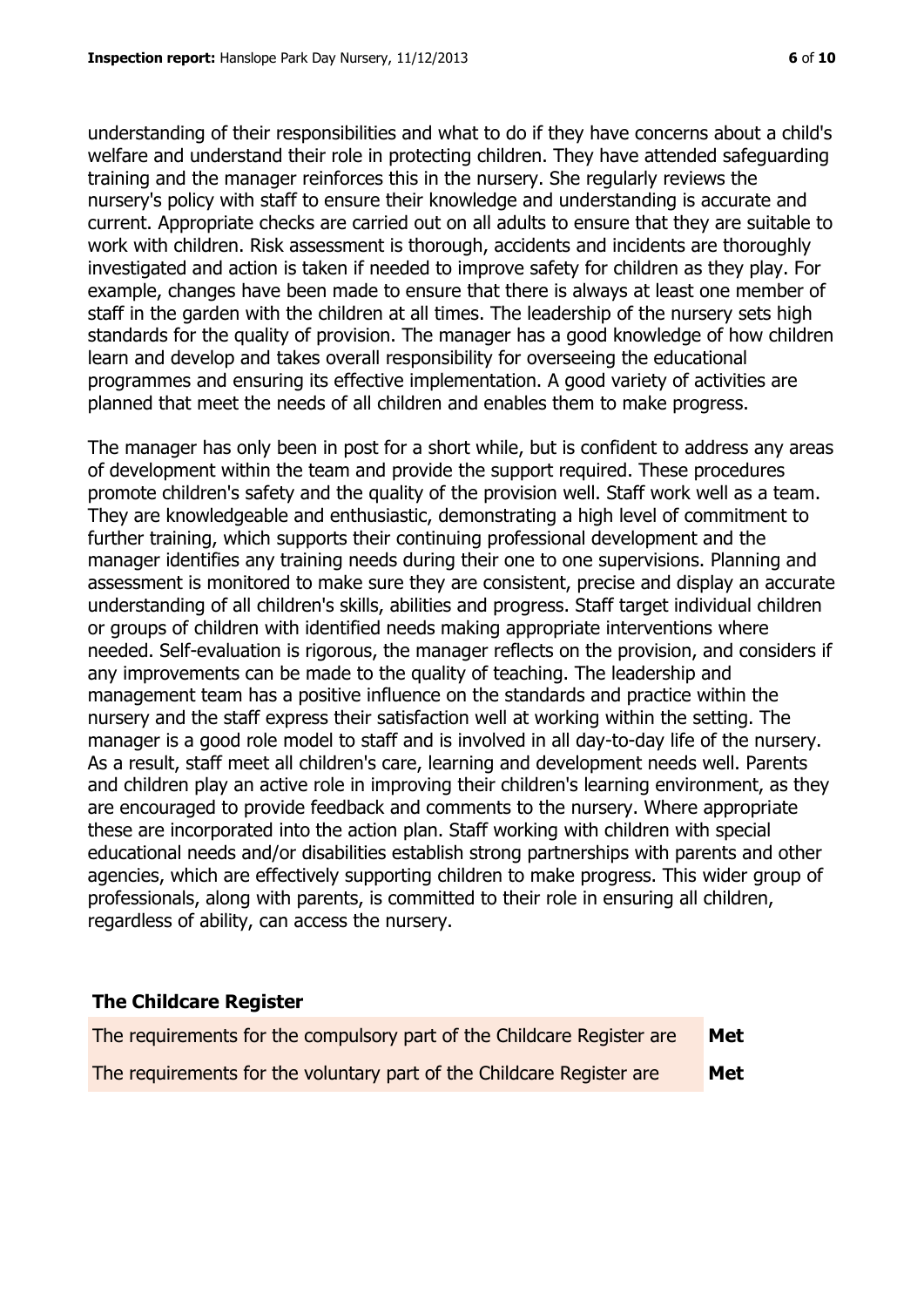# **What inspection judgements mean**

# **Registered early years provision**

| <b>Grade</b> | <b>Judgement</b>        | <b>Description</b>                                                                                                                                                                                                                                                                                                                                                                                |
|--------------|-------------------------|---------------------------------------------------------------------------------------------------------------------------------------------------------------------------------------------------------------------------------------------------------------------------------------------------------------------------------------------------------------------------------------------------|
| Grade 1      | Outstanding             | Outstanding provision is highly effective in meeting the needs<br>of all children exceptionally well. This ensures that children are<br>very well prepared for the next stage of their learning.                                                                                                                                                                                                  |
| Grade 2      | Good                    | Good provision is effective in delivering provision that meets<br>the needs of all children well. This ensures children are ready<br>for the next stage of their learning.                                                                                                                                                                                                                        |
| Grade 3      | Requires<br>improvement | The provision is not giving children a good standard of early<br>years education and/or there are minor breaches of the<br>safeguarding and welfare requirements of the Early Years<br>Foundation Stage. It will be monitored and inspected within<br>twelve months of the date of this inspection.                                                                                               |
| Grade 4      | Inadequate              | Provision that is inadequate requires significant improvement<br>and/or enforcement action. The provision is failing to give<br>children an acceptable standard of early years education and/or<br>is not meeting the safeguarding and welfare requirements of<br>the Early Years Foundation Stage. It will be monitored and<br>inspected again within six months of the date of this inspection. |
| Met          |                         | The provision has no children on roll. The inspection judgement<br>is that the provider continues to meet the requirements for<br>registration.                                                                                                                                                                                                                                                   |
| Not met      |                         | The provision has no children on roll. The inspection judgement<br>is that the provider does not meet the requirements for<br>registration.                                                                                                                                                                                                                                                       |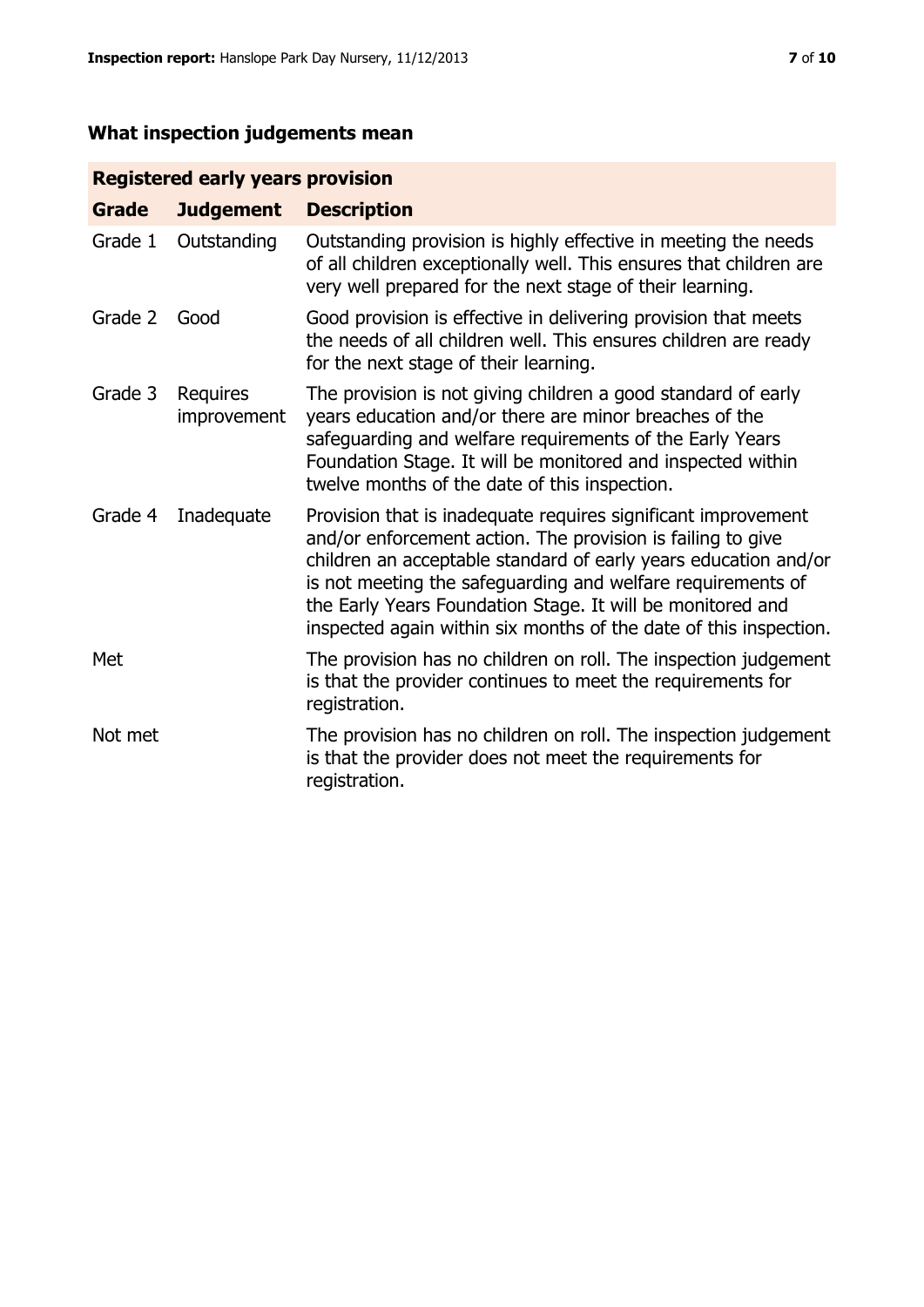#### **Inspection**

This inspection was carried out by Ofsted under sections 49 and 50 of the Childcare Act 2006 on the quality and standards of provision that is registered on the Early Years Register. The registered person must ensure that this provision complies with the statutory framework for children's learning, development and care, known as the Early Years Foundation Stage.

#### **Setting details**

| Unique reference number       | EY278067                                  |
|-------------------------------|-------------------------------------------|
| <b>Local authority</b>        | Milton Keynes                             |
| <b>Inspection number</b>      | 942233                                    |
| <b>Type of provision</b>      | Full-time provision                       |
| <b>Registration category</b>  | Childcare - Non-Domestic                  |
| Age range of children         | $0 - 8$                                   |
| <b>Total number of places</b> | 50                                        |
| Number of children on roll    | 56                                        |
| <b>Name of provider</b>       | Foreign and Commonwealth Office Committee |
| Date of previous inspection   | 05/01/2009                                |
| <b>Telephone number</b>       | 01908 515794                              |

Any complaints about the inspection or the report should be made following the procedures set out in the guidance *'Complaints procedure: raising concerns and making complaints* about Ofsted', which is available from Ofsted's website: www.ofsted.gov.uk. If you would like Ofsted to send you a copy of the guidance, please telephone 0300 123 4234, or email enquiries@ofsted.gov.uk.

# **Type of provision**

For the purposes of this inspection the following definitions apply:

Full-time provision is that which operates for more than three hours. These are usually known as nurseries, nursery schools and pre-schools and must deliver the Early Years Foundation Stage. They are registered on the Early Years Register and pay the higher fee for registration.

Sessional provision operates for more than two hours but does not exceed three hours in any one day. These are usually known as pre-schools, kindergartens or nursery schools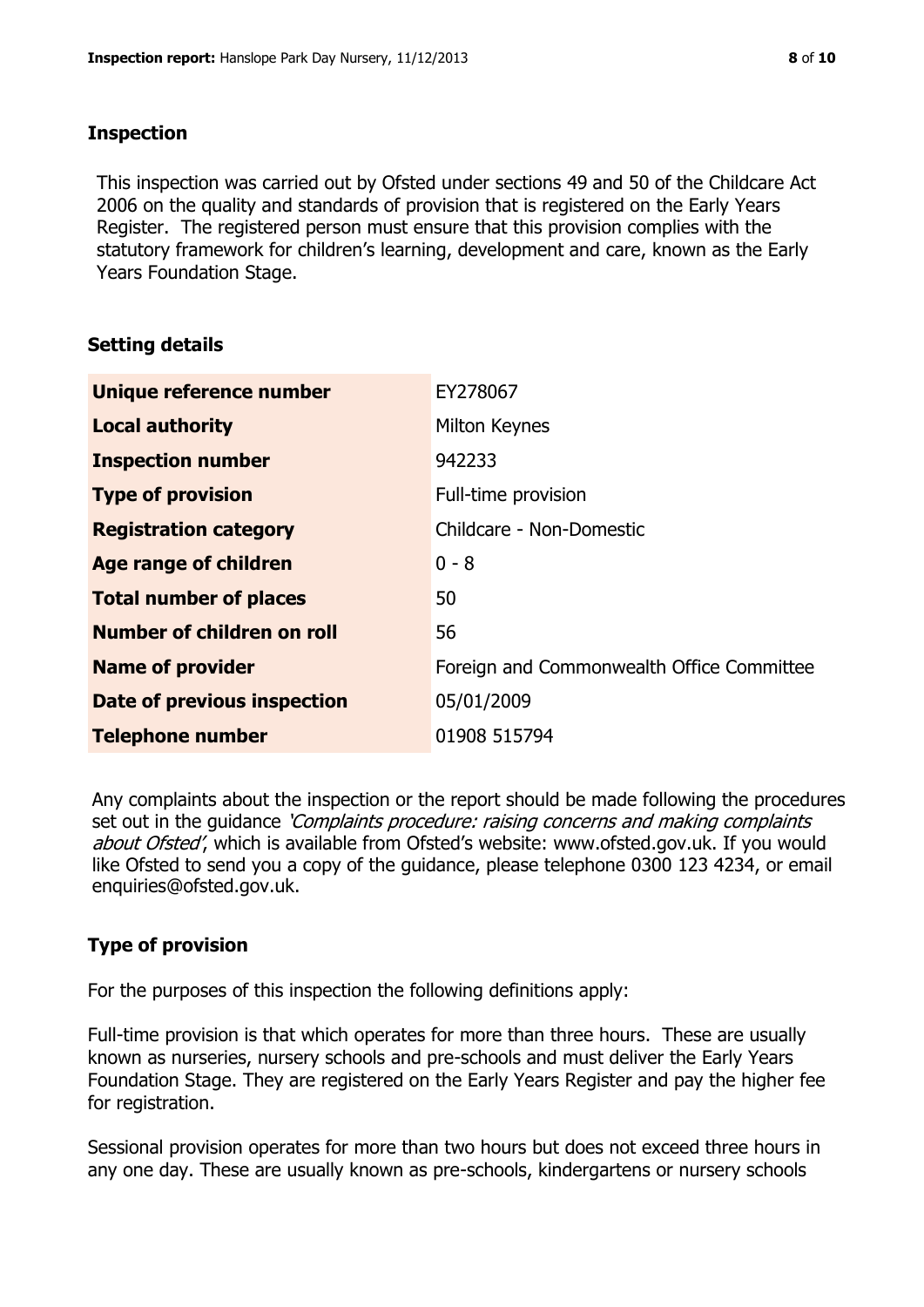and must deliver the Early Years Foundation Stage. They are registered on the Early Years Register and pay the lower fee for registration.

Childminders care for one or more children where individual children attend for a period of more than two hours in any one day. They operate from domestic premises, which are usually the childminder's own home. They are registered on the Early Years Register and must deliver the Early Years Foundation Stage.

Out of school provision may be sessional or full-time provision and is delivered before or after school and/or in the summer holidays. They are registered on the Early Years Register and must deliver the Early Years Foundation Stage. Where children receive their Early Years Foundation Stage in school these providers do not have to deliver the learning and development requirements in full but should complement the experiences children receive in school.